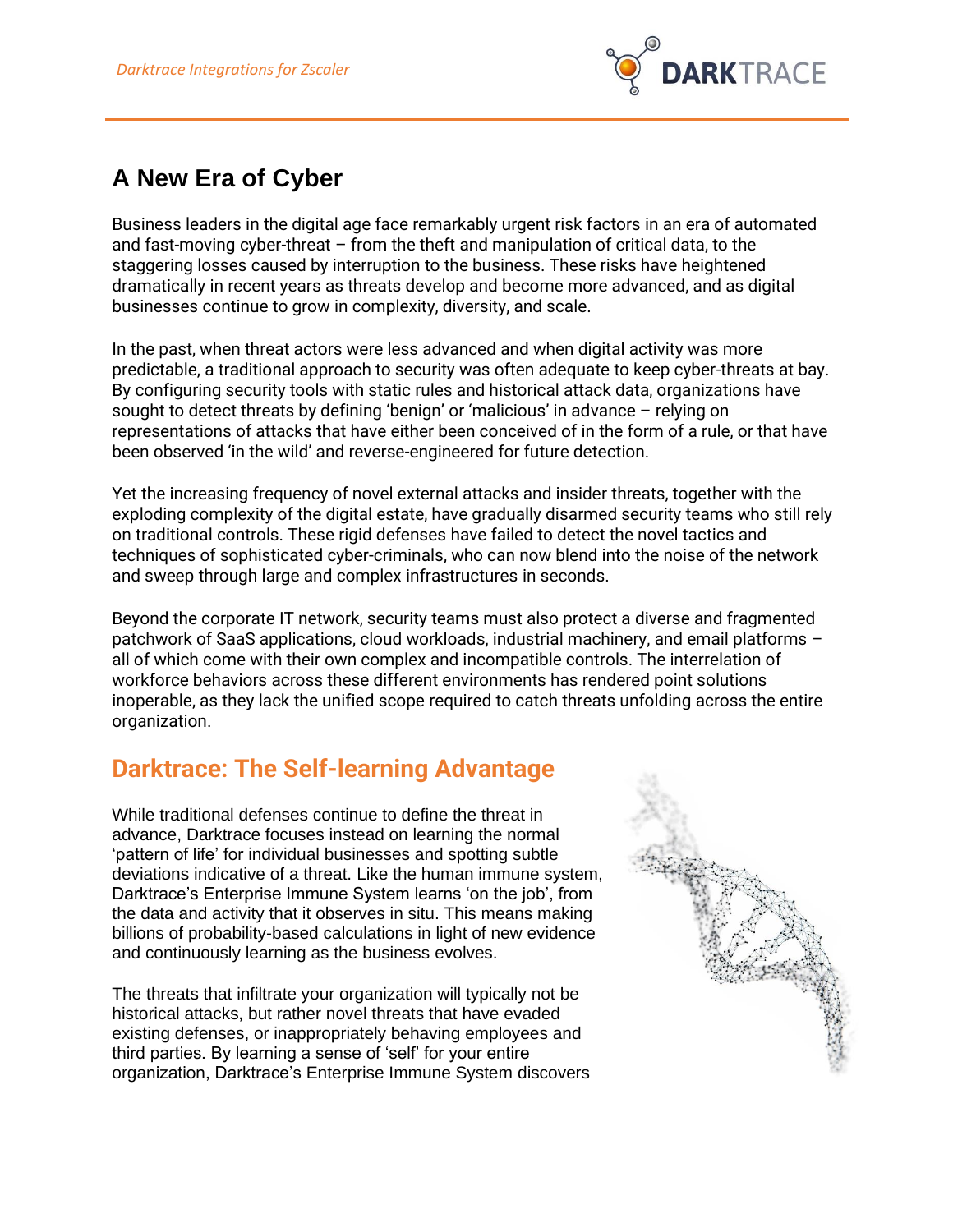subtle, previously unseen patterns and emerging threats that would otherwise go unnoticed – from a novel strain of ransomware, to insider data theft.

The Enterprise Immune System's AI detections are complemented by Autonomous Response and AI Investigation capabilities delivered by Darktrace Antigena and Cyber AI Analyst, respectively. While Antigena instantly interrupts emerging threats with surgical precision, Cyber AI Analyst automatically triages, interprets, and reports on the full scope of security incidents, reducing 'time to meaning' by up to 92%

## **Darktrace and Zero Trust**

The 'zero-trust' model of security has become an increasingly popular framework for organizations seeking to protect their networks amid digital transformation efforts and new ways of working.

This evolution in business dynamics has gradually inverted the traditional model of the network security perimeter, shifting the focus away from the data center to an emphasis on 'identity' and enabling secure, distributed access – anywhere, anytime, and from any device. Zero-trust architecture has emerged as one way of supporting this shift, replacing the implicit trust of the legacy device model with a more dynamic approach that assumes breach and verifies intelligently, while restricting access and operations accordingly.

In practice, the zero-trust model is typically implemented in the form of security policies, whether via micro-segmentation, whitelists, or least-privilege access control. In this connection it is often associated with the Secure Access Service Edge (SASE), SD-WAN, and other security and networking services designed to accommodate the new shape of digital business. While particular implementations will vary, the zero-trust model generally uses these services as a coordinated mechanism that allows the minimum access required to accomplish business objectives.

The Enterprise Immune System complements and enhances zero-trust postures with selflearning AI that identifies, interrupts, and investigates unpredictable cyber-threats that get through, even if they operate over legitimate paths. This provides a layered security strategy that combines zero-trust controls with autonomous systems that adapt as the business and workforce evolve.

## **Native Integrations with ZIA & ZPA**

Darktrace integrates with ZIA and ZPA to enrich the immune system's analysis with extended visibility of all user behavior that touches Zscaler.

With ZIA, the integration ingests weblogs from a ZIA device to simulate connection data, and web events produced by the Zscaler logging will be associated with a device of the same hostname. If a device of that hostname does not already exist, Darktrace will create a new device. Connection events created from Zscaler logs will be available to core Darktrace analysis and accessible in Advanced Search. With ZPA, Darktrace observes connectivity from the ZPA App Connector to internal resources.